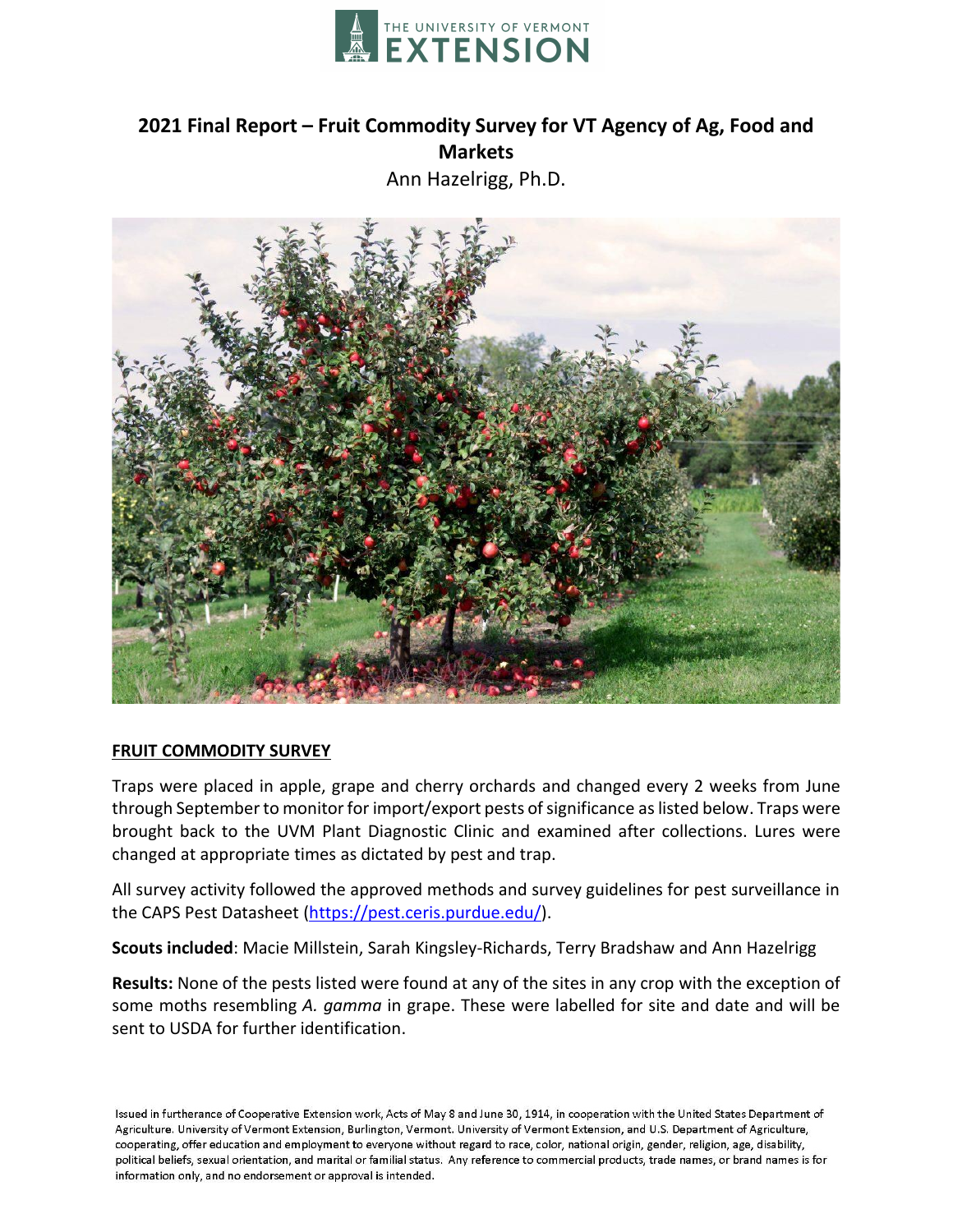# **APPLE ORCHARDS-6 counties**

- 3 target pests (*Epiphyas postvittana- Jackson trap, Adoxophyes orana- Paper Delta, Grapholita funebrana- Wing trap*)
- 6 orchards/6 counties

| <b>Apple</b>               |                   |  |
|----------------------------|-------------------|--|
| <b>Farm Name</b>           | <b>VT County</b>  |  |
| Hackett Orchard            | <b>Grand Isle</b> |  |
| Last Resort Farm           | Addison           |  |
| Horticulture Research Farm | Chittenden        |  |
| Peck Orchard               | Washington        |  |
| Lucky Bugger Vineyard      | Orleans           |  |
| Kevin Lawyer Farm          | Franklin          |  |

- Hackett Orchard (44.6343° N, 73.3028° W) 86 South St, South Hero, VT 05486
- Last Resort Farm (44.2662, -73.1013) Tyler Bridge Road, Monkton, VT 05469
- Horticulture Research Farm (44.4307, -73.2043) 65 Green Mountain Drive, S. Burlington, VT 05403
- Peck Orchard (44.3109, -72.5031) 750 Sibley Rd, East Montpelier VT 05651
- Lucky Bugger Vineyard (43.9396, -72.6436) 255 Harlow Hill Rd, Randolph, VT, 05060
- West Swanton Orchard (44.9946, -73.2004) N. River St, Swanton, VT 0548

# **CHERRY/STONE FRUIT ORCHARDS-3 counties**

- 3 target pests (*Rhagoletis cerasi- Sticky card baited, Adoxophyes orana- Paper Delta, Grapholita funebrana- Wing trap*)
- 3 cherry orchards/3 counties

| Cherry                            |                  |  |
|-----------------------------------|------------------|--|
| <b>Farm Name</b>                  | <b>VT County</b> |  |
| <b>Hackett Orchard</b>            | Grand Isle       |  |
| Last Resort Farm                  | Addison          |  |
| <b>Horticulture Research Farm</b> | Chittenden       |  |

- Hackett Orchard (44.6343° N, 73.3028° W) 86 South St, South Hero, VT 05486
- Last Resort Farm (44.2662, -73.1013) Tyler Bridge Road, Monkton, VT 05469
- Horticulture Research Farm (44.4307, -73.2043) 65 Green Mountain Drive, S. Burlington, VT 05403